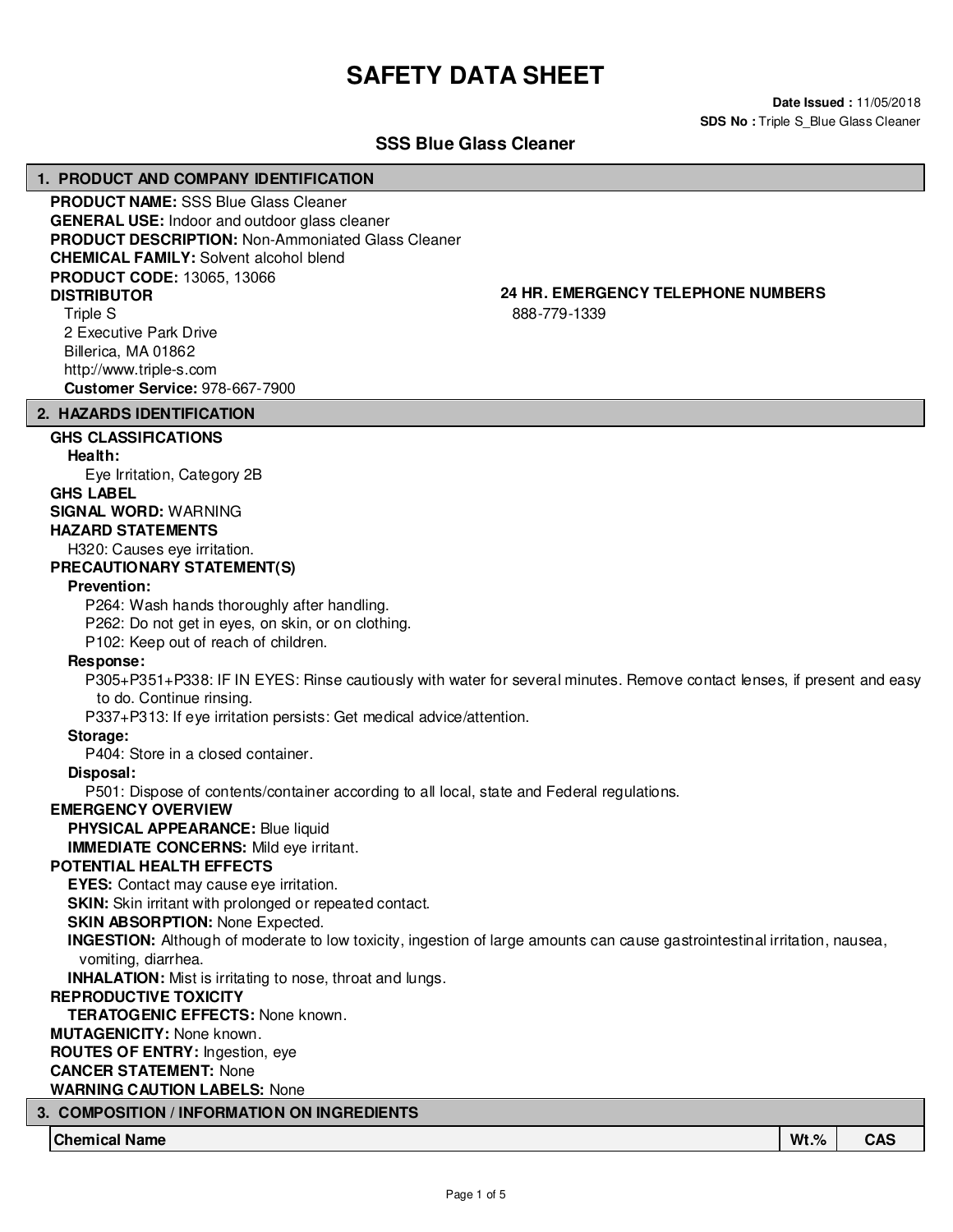| Isopropanol                 | $0 - 3$   | $67 - 63 - 0$  |
|-----------------------------|-----------|----------------|
| Ethylene glycol butyl ether | $0 - 2$   | 111-76-2       |
| Sodium Lauryl Sulfate       | $0 - 1$   | $151 - 21 - 3$ |
| Dye                         | < 0.1     | TS I           |
| Water                       | $90 - 98$ | 7732-18-5      |

**COMMENTS:** If CAS number is "TS", the specific chemical identity has been withheld as a trade secret.

# **4. FIRST AID MEASURES**

**EYES:** Immediately flush eyes with plenty of water. Get medical attention, if irritation persists.

**SKIN:** Wash with soap and water. Get medical attention if irritation develops or persists.

**INGESTION:** Get immediate medical attention. Do not induce vomiting unless instructed to do so by poison center or physician.

**INHALATION:** Remove victim to fresh air and monitor. Seek medical advise if irritation persists.

### **SIGNS AND SYMPTOMS OF OVEREXPOSURE**

**EYES:** Burning sensation with tearing, redness.

**SKIN:** Redness and itching sensation.

**INGESTION:** Irritation of mouth, throat, along with stomach upset, vomiting.

**INHALATION:** Irritation of nose, throat and lungs with coughing, sneezing, possible difficulty breathing.

**ACUTE EFFECTS:** None known.

**CHRONIC EFFECTS:** No known significant effects or critical hazards.

### **5. FIRE FIGHTING MEASURES**

**FLAMMABLE CLASS:** IIIB (>200F)

**EXTINGUISHING MEDIA:** Use an extinguishing agent suitable for the surrounding fire.

**EXPLOSION HAZARDS:** Fire exposed containers may burst due to increased pressure from heat.

**FIRE FIGHTING PROCEDURES:** Keep fire exposed containers cool with water stream or mist.

### **6. ACCIDENTAL RELEASE MEASURES**

**SMALL SPILL:** Avoid walking in product. Wipe up or otherwise flush small spills to sanitary sewer.

**LARGE SPILL:** Avoid walking in material. Prevent product from entering into stream, soil, storm sewer or other bodies of water. **ENVIRONMENTAL PRECAUTIONS**

**WATER SPILL:** Avoid discharges into open waterways.

**LAND SPILL:** Avoid discharge to soil.

**AIR SPILL:** NA = Not Applicable

#### **7. HANDLING AND STORAGE**

**GENERAL PROCEDURES:** Close container after use.

**HANDLING:** Avoid contact with skin and eyes. Wash hands before eating, drinking, smoking or using toilet facilities.

**STORAGE:** Store in closed container in an area inaccessible to children.

**STORAGE TEMPERATURE:** Store at ambient temperatures.

### **8. EXPOSURE CONTROLS / PERSONAL PROTECTION**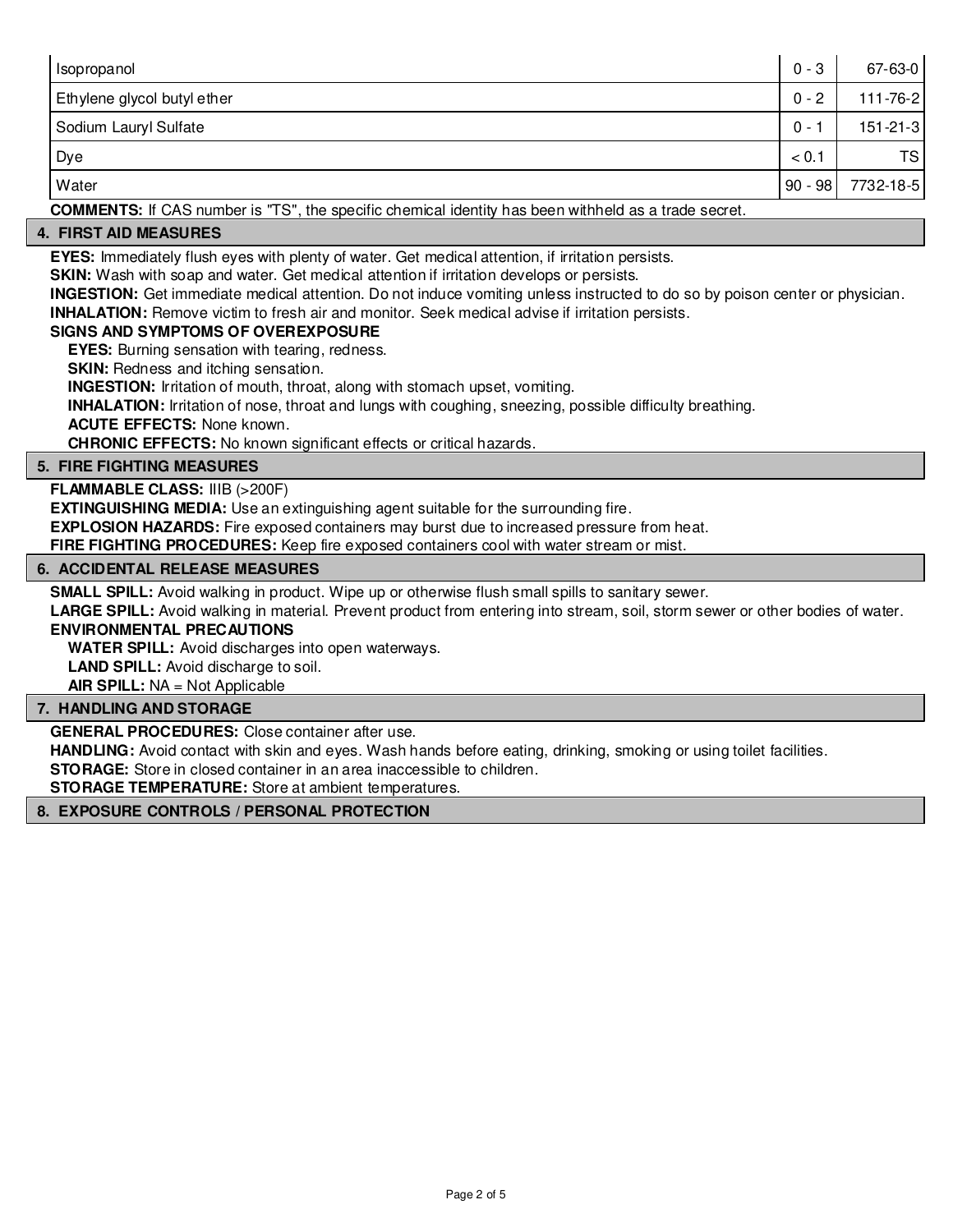# **EXPOSURE GUIDELINES**

| OSHA HAZARDOUS COMPONENTS (29 CFR1910.1200)                                                                                                                                                                                                                                                                                                                                        |                     |                        |           |                   |
|------------------------------------------------------------------------------------------------------------------------------------------------------------------------------------------------------------------------------------------------------------------------------------------------------------------------------------------------------------------------------------|---------------------|------------------------|-----------|-------------------|
|                                                                                                                                                                                                                                                                                                                                                                                    |                     | <b>EXPOSURE LIMITS</b> |           |                   |
| <b>Chemical Name</b>                                                                                                                                                                                                                                                                                                                                                               | <b>Type</b>         |                        |           | mg/m <sup>3</sup> |
|                                                                                                                                                                                                                                                                                                                                                                                    | <b>OSHA PEL</b>     | <b>TWA</b>             | 400       | 980               |
|                                                                                                                                                                                                                                                                                                                                                                                    |                     | <b>TWA</b>             | 200       | 490               |
| Isopropanol                                                                                                                                                                                                                                                                                                                                                                        | <b>ACGIH TLV</b>    | <b>STEL</b>            | 400       | 960               |
|                                                                                                                                                                                                                                                                                                                                                                                    | <b>Supplier OEL</b> | <b>TWA</b>             | <b>NL</b> | <b>NL</b>         |
|                                                                                                                                                                                                                                                                                                                                                                                    |                     | <b>STEL</b>            | <b>NL</b> | NL                |
|                                                                                                                                                                                                                                                                                                                                                                                    | <b>OSHA PEL</b>     | <b>TWA</b>             | 50        | 240               |
|                                                                                                                                                                                                                                                                                                                                                                                    | <b>ACGIH TLV</b>    | <b>TWA</b>             | 20        | 97                |
| Ethylene glycol butyl ether                                                                                                                                                                                                                                                                                                                                                        | <b>Supplier OEL</b> | <b>TWA</b>             | <b>NL</b> | <b>NL</b>         |
|                                                                                                                                                                                                                                                                                                                                                                                    |                     | <b>STEL</b>            | <b>NL</b> | <b>NL</b>         |
| <b>EYES AND FACE:</b> Safety glasses with side shields.<br>SKIN: Rubber or other chemical resistant gloves.<br><b>RESPIRATORY: NA = Not Applicable</b><br><b>PROTECTIVE CLOTHING: NA = Not Applicable</b>                                                                                                                                                                          |                     |                        |           |                   |
| 9. PHYSICAL AND CHEMICAL PROPERTIES                                                                                                                                                                                                                                                                                                                                                |                     |                        |           |                   |
| <b>PHYSICAL STATE: Liquid</b><br><b>ODOR:</b> Characteristic.<br><b>ODOR THRESHOLD: Not Established</b><br><b>COLOR: Blue</b><br>pH: 10.0 to 11.0<br><b>PERCENT VOLATILE: &gt;98</b><br>FLASH POINT AND METHOD: >100C (212F)<br><b>FLAMMABLE LIMITS: N/A</b><br><b>AUTOIGNITION TEMPERATURE: NA = Not Applicable</b><br><b>VAPOR PRESSURE:</b> $\sim$ 20 mm Hg at (68 $\degree$ F) |                     |                        |           |                   |
| <b>VAPOR DENSITY:</b> $> 1$ Air = 1<br><b>BOILING POINT: 212º F; 100° C</b><br><b>FREEZING POINT</b> 320 F: 00 C.                                                                                                                                                                                                                                                                  |                     |                        |           |                   |

**FREEZING POINT:** 32° F; 0° C **SOLUBILITY IN WATER:** Complete **EVAPORATION RATE:** (Water =1) 1.0 **DENSITY:** 8.26 at 20°C (68°F) **SPECIFIC GRAVITY:** 0.99 grams/ml. at 20°C (68°F) **VISCOSITY:** Water thin. **(VOC):** < 3 % by weight

### **10. STABILITY AND REACTIVITY**

**REACTIVITY:** Stable **HAZARDOUS POLYMERIZATION:** Will not occur. **STABILITY:** No known significant effects or critical hazards. **CONDITIONS TO AVOID:** Strong oxidizing materials. **HAZARDOUS DECOMPOSITION PRODUCTS:** None Expected. **INCOMPATIBLE MATERIALS:** Strong oxidizers

# **11. TOXICOLOGICAL INFORMATION**

**ACUTE TOXICITY**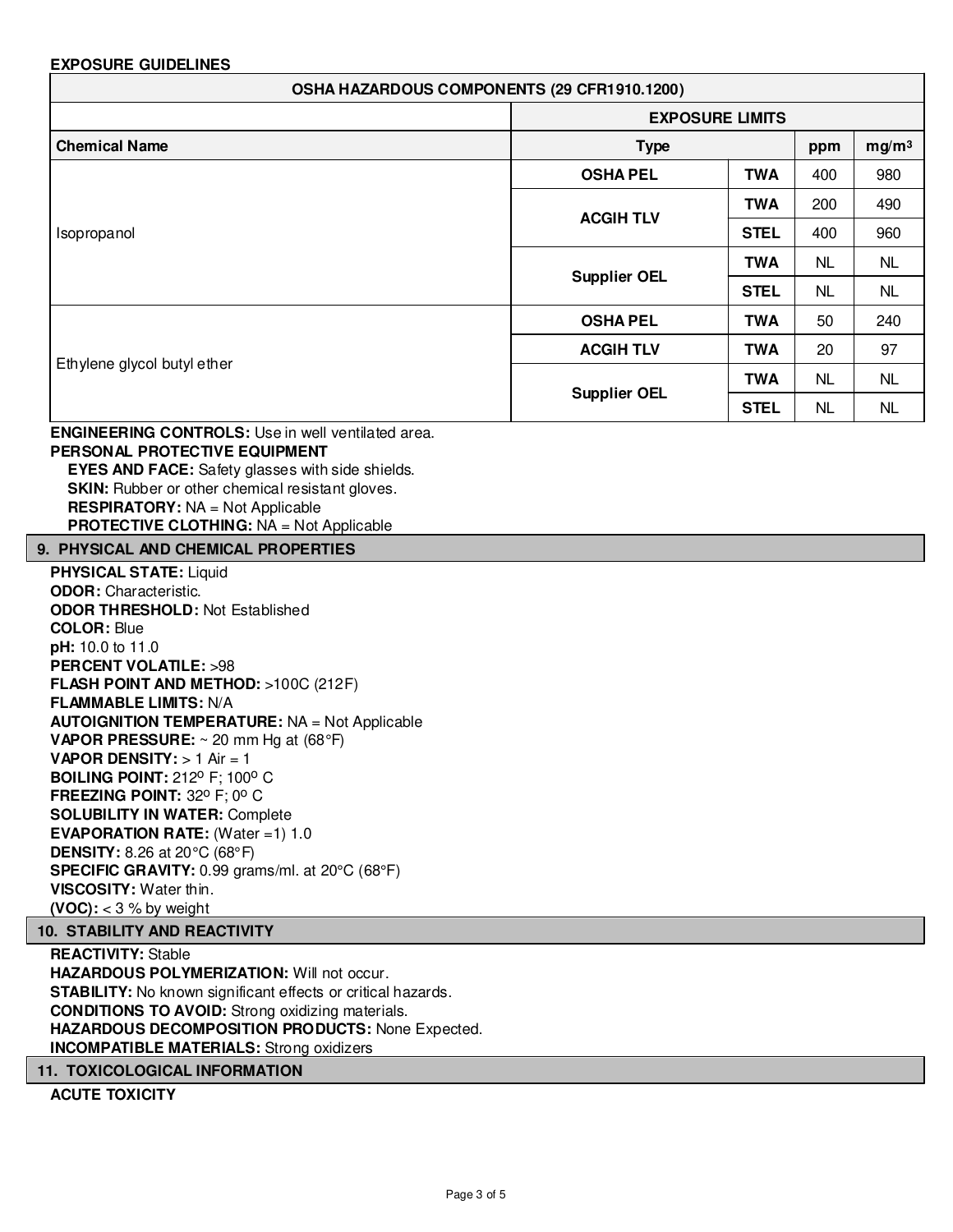| <b>Chemical Name</b>                                                                                                                                                                                                                                                                                                                                                                                                                                                                                                                        | ORAL LD <sub>50</sub> (rat) | DERMAL LD <sub>50</sub> (rabbit)                                                                                                                                                                                                                                                                                                      | <b>INHALATION LC<sub>50</sub></b> (rat) |                       |
|---------------------------------------------------------------------------------------------------------------------------------------------------------------------------------------------------------------------------------------------------------------------------------------------------------------------------------------------------------------------------------------------------------------------------------------------------------------------------------------------------------------------------------------------|-----------------------------|---------------------------------------------------------------------------------------------------------------------------------------------------------------------------------------------------------------------------------------------------------------------------------------------------------------------------------------|-----------------------------------------|-----------------------|
| Isopropanol                                                                                                                                                                                                                                                                                                                                                                                                                                                                                                                                 | 5045 mg/kg (rat)            | 12800 mg/kg (rabbit)                                                                                                                                                                                                                                                                                                                  |                                         | 16000 ppm             |
| Ethylene glycol butyl ether                                                                                                                                                                                                                                                                                                                                                                                                                                                                                                                 | 1300 mg/kg $(rat)$          | $>$ 2000 mg/kg (rabbit)                                                                                                                                                                                                                                                                                                               |                                         | $> 3.1$ mg/l          |
| Sodium Lauryl Sulfate                                                                                                                                                                                                                                                                                                                                                                                                                                                                                                                       | 1200 mg/kg $(rat)$          | $>$ 2000 to 20000 mg/kg (rabbit)                                                                                                                                                                                                                                                                                                      | $> 3900$ mg/m3 (rat)                    |                       |
| <b>DERMAL LD<sub>50</sub>:</b> No known significant effects or critical hazards.<br><b>INHALATION LC<sub>50</sub>:</b> No known significant effects or critical hazards.<br><b>SERIOUS EYE DAMAGE/IRRITATION: Not Established</b><br><b>GERM CELL MUTAGENICITY:</b> No known significant effects or critical hazards.<br><b>CARCINOGENICITY</b>                                                                                                                                                                                             |                             | <b>RESPIRATORY OR SKIN SENSITISATION:</b> No known significant effects or critical hazards.                                                                                                                                                                                                                                           |                                         |                       |
| <b>Chemical Name</b>                                                                                                                                                                                                                                                                                                                                                                                                                                                                                                                        | <b>NTP Status</b>           | <b>IARC Status</b>                                                                                                                                                                                                                                                                                                                    |                                         | <b>OSHA Status</b>    |
| Ethylene glycol butyl ether                                                                                                                                                                                                                                                                                                                                                                                                                                                                                                                 | No listed substance         | Group 3 - Not classifiable as to its carcinogenicity to Humans                                                                                                                                                                                                                                                                        |                                         | No listed substance   |
| <b>12. ECOLOGICAL INFORMATION</b>                                                                                                                                                                                                                                                                                                                                                                                                                                                                                                           |                             |                                                                                                                                                                                                                                                                                                                                       |                                         |                       |
| <b>AQUATIC TOXICITY (ACUTE): Not Established</b><br><b>13. DISPOSAL CONSIDERATIONS</b><br>additional disposal information.<br>PRODUCT DISPOSAL: See above.<br><b>RCRA/EPA WASTE INFORMATION: NA = Not Applicable</b><br><b>14. TRANSPORT INFORMATION</b><br>DOT (DEPARTMENT OF TRANSPORTATION)<br>PROPER SHIPPING NAME: Cleaning Compound, not regulated.<br>U.S. CUSTOMS HARMONIZATION NUMBER: 3402.90.10.00<br><b>15. REGULATORY INFORMATION</b><br><b>UNITED STATES</b><br>SARA TITLE III (SUPERFUND AMENDMENTS AND REAUTHORIZATION ACT) |                             | DISPOSAL METHOD: Small amounts (less than 5 gallons) may be disposed of in sanitary sewer. Consult local authorities for<br>FOR LARGE SPILLS: Consult with local and state authorities for large volume disposal.<br><b>EMPTY CONTAINER:</b> Rinse container with clear water. Offer container for recycling, or dispose of in trash. |                                         |                       |
| 311/312 HAZARD CATEGORIES: Health - Acute                                                                                                                                                                                                                                                                                                                                                                                                                                                                                                   |                             | 313 REPORTABLE INGREDIENTS: 2-butoxyethanol 111-76-2 (Category: N230 Certain Glycol Ethers)                                                                                                                                                                                                                                           |                                         |                       |
| <b>EPCRA SECTION 313 SUPPLIER NOTIFICATION</b><br><b>Chemical Name</b>                                                                                                                                                                                                                                                                                                                                                                                                                                                                      |                             |                                                                                                                                                                                                                                                                                                                                       |                                         | $Wt.\%$<br><b>CAS</b> |
| Ethylene glycol butyl ether                                                                                                                                                                                                                                                                                                                                                                                                                                                                                                                 |                             |                                                                                                                                                                                                                                                                                                                                       |                                         | $0 - 2$<br>111-76-2   |
| 302/304 EMERGENCY PLANNING<br><b>EMERGENCY PLAN: NA = Not Applicable</b><br><b>CERCLA REGULATORY: NA = Not Applicable</b><br><b>TSCA (TOXIC SUBSTANCE CONTROL ACT)</b><br><b>STATES WITH SPECIAL REQUIREMENTS</b>                                                                                                                                                                                                                                                                                                                           |                             | CERCLA (COMPREHENSIVE RESPONSE, COMPENSATION, AND LIABILITY ACT)<br>TSCA REGULATORY: All ingredients are listed on the TSCA Chemical Inventory.                                                                                                                                                                                       |                                         |                       |
| <b>Chemical Name</b>                                                                                                                                                                                                                                                                                                                                                                                                                                                                                                                        |                             | <b>Requirements</b>                                                                                                                                                                                                                                                                                                                   |                                         |                       |
| Isopropanol                                                                                                                                                                                                                                                                                                                                                                                                                                                                                                                                 |                             | Massachusetts Right to Know Substance<br>New Jersey Right To Know Substance<br>Pennsylvania Right to Know Substance                                                                                                                                                                                                                   |                                         |                       |
| Ethylene glycol butyl ether                                                                                                                                                                                                                                                                                                                                                                                                                                                                                                                 |                             | Massachusetts Right to Know Substance<br>Pennsylvania Right to Know Substance<br>New Jersey Right To Know Substance                                                                                                                                                                                                                   |                                         |                       |

Sodium Lauryl Sulfate New Jersey Right To Know Substance Pennsylvania Right to Know Substance